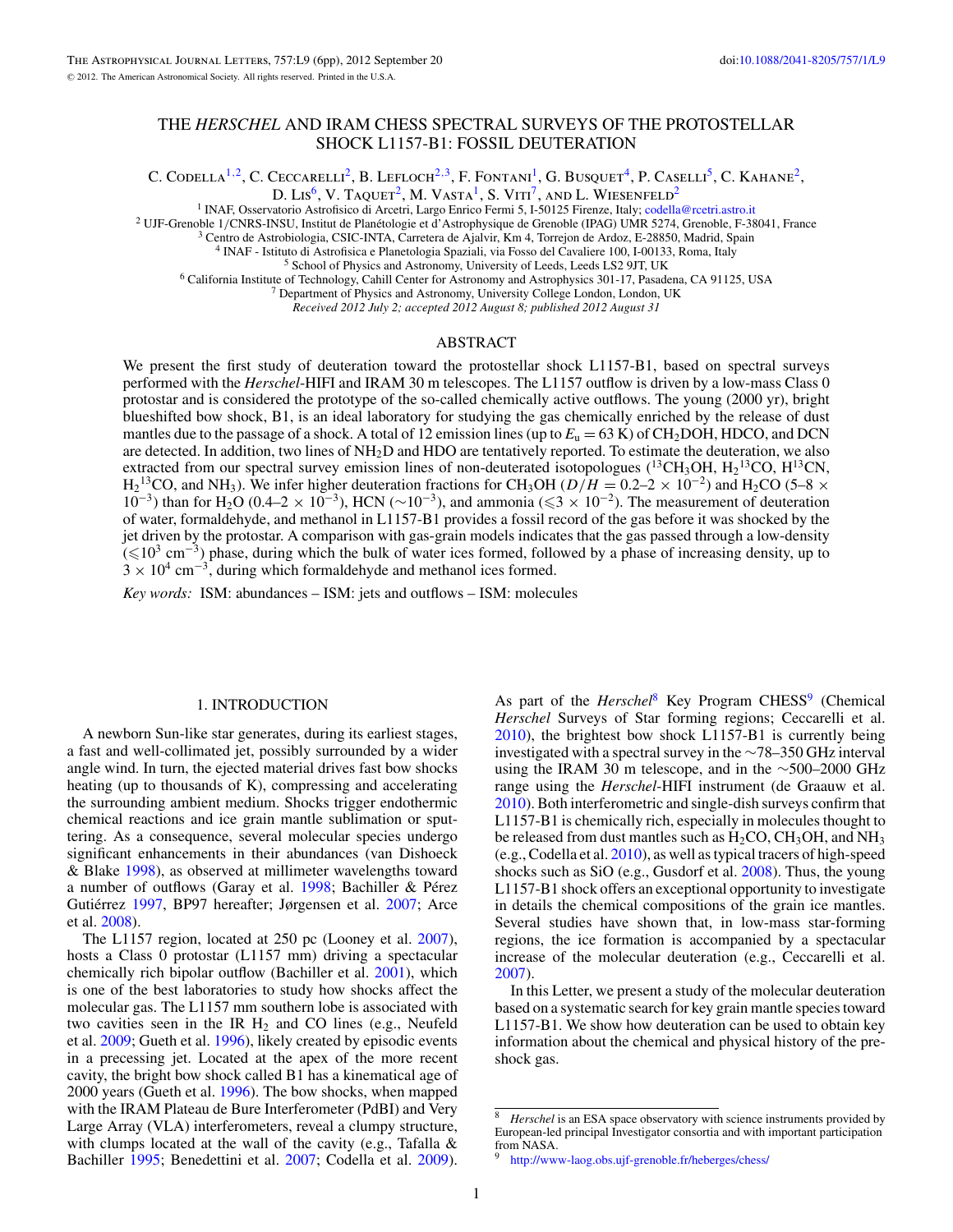| Table 1                                                                                                                           |  |
|-----------------------------------------------------------------------------------------------------------------------------------|--|
| List of Deuterated Molecular Species and Transitions Observed (in $T_{MB}^{\text{a}}$ Scale, Not Corrected for the Beam Dilution) |  |

<span id="page-1-0"></span>

| Transition                          | $v_0^{\ b}$<br>(MHz) | Telescope   | <b>HPBW</b><br>( | $E_{\rm u}^{\rm b}$<br>(K) | dV<br>$(km s^{-1})$ | $T_{\rm peak}$<br>(mK) | rms<br>(mK)             | $V_{\rm peak}$<br>$(km s^{-1})$ | <b>FWHM</b><br>$(km s^{-1})$ | $F_{\rm int}$<br>$(mK \text{ km s}^{-1})$ |
|-------------------------------------|----------------------|-------------|------------------|----------------------------|---------------------|------------------------|-------------------------|---------------------------------|------------------------------|-------------------------------------------|
|                                     |                      |             |                  |                            | Deuterated species  |                        |                         |                                 |                              |                                           |
| $p-NH_2D(1_{1,1}-1_{0,1})$          | 85925.70             | <b>IRAM</b> | 29               | 16                         | 2.0                 | 3.3(1.0)               | $\mathbf{1}$            | $-2.6(1.1)$                     | 11.0(3.8)                    | 38.8(9.0)                                 |
| $DCN(2-1)^c$                        | 144827.99            | <b>IRAM</b> | 17               | 10                         | 2.0                 | 31.8(2.7)              | 3                       | $-1.0(0.2)$                     | 4.5(0.5)                     | 243.4(14.0)                               |
| $DCN(3-2)^c$                        | 217238.64            | <b>IRAM</b> | 11               | 21                         | $2.0\,$             | 22.8(2.0)              | 3                       | $-0.8(0.2)$                     | 4.2(0.7)                     | 162.2(14.0)                               |
| $HDO(2_{1.0}-1_{1.1})$              | 80578.29             | <b>IRAM</b> | 30               | 47                         | 1.5                 | $\ldots$               | $\overline{c}$          | $\ddotsc$                       | $\ldots$                     | $\ldots$                                  |
| $HDO(2_{1.1}-2_{1.2})$              | 241561.55            | <b>IRAM</b> | 10               | 95                         | 1.0                 | $\ldots$               | $\overline{\mathbf{4}}$ | $\cdots$                        | $\cdots$                     | $\ldots$                                  |
| $HDO(1_{0,1}-0_{0,0})$              | 464924.52            | CSO         | 17               | 22                         | 0.4                 | $\cdots$               | 76                      | $\ldots$                        | $\ldots$                     |                                           |
| $HDO(1_{1.1}-0_{0.0})$              | 893638.67            | <b>HIFI</b> | 24               | 43                         | 0.6                 | 25.1(5.6)              | 9                       | $+1.5(0.5)$                     | 3.8(0.8)                     | 101.0(23.0)                               |
| $HDCO(2_{0,2}-1_{0,1})$             | 128812.86            | <b>IRAM</b> | 19               | 9                          | 2.0                 | 29.6(5.9)              | 5                       | $+0.7(0.6)$                     | 7.4(1.3)                     | 210.9(28.0)                               |
| $HDCO(2_{1,1}-1_{0,1})$             | 134284.83            | <b>IRAM</b> | 17               | 18                         | 2.0                 | 22.9(2.3)              | $\overline{c}$          | $+1.4(0.2)$                     | 4.0(0.5)                     | 97.6(11.0)                                |
| $HDCO(1_{1,1}-1_{0,1})$             | 201341.35            | <b>IRAM</b> | 12               | 27                         | 2.0                 | 23.0(2.8)              | 3                       | $+1.1(0.4)$                     | 5.7(0.9)                     | 139.7(19.0)                               |
| $HDCO(4_{1,4}-3_{1,3})$             | 246924.60            | <b>IRAM</b> | 10               | 38                         | 2.0                 | 26.9(2.8)              | 3                       | $+0.2(0.3)$                     | 5.0(0.8)                     | 142.9(18.0)                               |
| $HDCO(4_{0,4}-3_{0,3})$             | 256585.43            | <b>IRAM</b> | 10               | 31                         | 2.0                 | 20.3(4.3)              | $\overline{4}$          | $+0.6(0.5)$                     | 4.2(0.9)                     | 91.7(19.0)                                |
| $HDCO(4_{2,3}-3_{2,2})$             | 257748.76            | <b>IRAM</b> | 10               | 63                         | $2.0\,$             | 10.1(1.7)              | 5                       | $-0.1(0.4)$                     | 2.2(0.7)                     | 38.6(13.0)                                |
| $CH2DOH(20,2-10,1)$ o1              | 89251.16             | <b>IRAM</b> | 28               | 25                         | 2.0                 | 4.2(0.3)               | $\mathbf{1}$            | $+2.9(0.9)$                     | 7.4(2.1)                     | 33.2(8.0)                                 |
| $CH2DOH(20.2-10.1)e0$               | 89407.91             | <b>IRAM</b> | 28               | $\overline{7}$             | 2.0                 | 10.2(1.4)              | $\mathbf{1}$            | $-1.0(0.9)$                     | 6.7(0.6)                     | 72.4(7.0)                                 |
| $CH2DOH(30.3-20.2)e0$               | 134065.60            | <b>IRAM</b> | 18               | 13                         | 2.0                 | 10.0(3.0)              | 3                       | $-1.2(1.0)$                     | 7.9(1.5)                     | 80.8(19.0)                                |
|                                     |                      |             |                  |                            | Isotopologues       |                        |                         |                                 |                              |                                           |
| $o-NH_3(1_0-0_0)^d$                 | 572498.07            | <b>HIFI</b> | 39               | 28                         | 0.8                 | 166.1(10.0)            | 10                      | $+1.0(0.8)$                     | $\ldots$ . e                 | 1211.3(41.0)                              |
| $H^{13}CN(1-0)^{c}$                 | 86340.18             | <b>IRAM</b> | 27               | $\overline{4}$             | 1.4                 | 188.5(12.9)            | $\mathbf{1}$            | $-1.3(0.2)$                     | $\cdot \cdot$ .              | 2031.9(9.0)                               |
| $H^{13}CN(3-2)^c$                   | 259011.82            | <b>IRAM</b> | 9                | 25                         | 0.9                 | 184.4(21.1)            | -1                      | $-0.4(0.1)$                     | 5.5(0.1)                     | 1424.6(58.7)                              |
| $p-H_2O(2_{02}-1_{11})$             | 987926.76            | <b>HIFI</b> | 22               | 101                        | 0.3                 | 762.0(34.0)            | 33                      | $-3.3(0.2)$                     | <sup>e</sup>                 | 10586.1(361.5)                            |
| $o-H213CO(21,2-11,1)$               | 137449.95            | <b>IRAM</b> | 18               | $7\phantom{.0}$            | 0.9                 | 208.9(23.7)            | $\overline{4}$          | $+1.5(0.1)$                     | <sup>e</sup>                 | 1043.9(23.0)                              |
| $p-H213CO(20,2-10,1)$               | 141983.74            | <b>IRAM</b> | 17               | 10                         | 0.8                 | 98.2(1.1)              | 5                       | $+0.7(0.3)$                     | <sup>e</sup>                 | 469.7(17.5)                               |
| $o-H213CO(21,1-11,0)$               | 146635.67            | <b>IRAM</b> | 17               | $\tau$                     | 0.8                 | 142.8(1.5)             | 5                       | $+0.9(0.1)$                     | $\ldots^e$                   | 696.7(17.3)                               |
| $o-H213CO(31,3-21,2)$               | 206131.63            | <b>IRAM</b> | 12               | 17                         | 1.1                 | 183.7(1.7)             | $\overline{\mathbf{4}}$ | $+1.1(0.3)$                     | $\ldots$ <sup>e</sup>        | 933.7(16.5)                               |
| $p-H213CO(30,3-20,2)$               | 212811.18            | <b>IRAM</b> | 12               | 20                         | 1.1                 | 82.4(8.7)              | 3                       | $+1.1(0.1)$                     | $\cdot \cdot$ .              | 420.1(12.1)                               |
| $p-H213CO(32,2-22,1)$               | 213037.34            | <b>IRAM</b> | 12               | 68                         | 1.1                 | 23.7(1.5)              | 3                       | $+0.9(0.2)$                     | 5.0(0.5)                     | 126.9(10.0)                               |
| $p-H213CO(32,1-22,0)$               | 213293.57            | <b>IRAM</b> | 12               | 68                         | 1.1                 | 24.3(1.6)              | 3                       | $+0.7(0.2)$                     | 4.1(0.5)                     | 105.3(9.0)                                |
| $0-H213CO(31,2-21,1)$               | 219908.52            | <b>IRAM</b> | 11               | 18                         | 1.1                 | 159.1(13.1)            | $\overline{\mathbf{4}}$ | $+0.8(0.1)$                     | $\cdot \cdot$ .              | 810.0(16.2)                               |
| ${}^{13}CH_3OH(5_{-1,5}-4_{0,4})$   | 79581.77             | <b>IRAM</b> | 31               | 32                         | 1.5                 | 14.2(2.0)              | $\overline{c}$          | $-1.5(0.3)$                     | 6.7(0.7)                     | 100.8(9.0)                                |
| ${}^{13}CH_3OH(2_{-1,2}-1_{-1,1})$  | 94405.16             | <b>IRAM</b> | 26               | $\overline{4}$             | 1.2                 | 49.8(2.6)              | $\overline{c}$          | $+0.4(0.9)$                     | 3.2(0.2)                     | 171.3(11.0)                               |
| ${}^{13}CH_3OH(2_{0,2}-1_{0,1})++$  | 94407.13             | <b>IRAM</b> | 26               | $\,$ 8 $\,$                | 1.2                 | 85.8(2.6)              | $\overline{c}$          | $+0.2(0.8)$                     | 6.7(0.2)                     | 610.0(16.0)                               |
| ${}^{13}CH_3OH(2_{0,2}-1_{0,1})$    | 94411.02             | <b>IRAM</b> | 26               | 12                         | 1.2                 | 7.1(1.1)               | $\overline{c}$          | $-0.5(0.6)$                     | 6.1(1.7)                     | 45.9(10.0)                                |
| ${}^{13}CH_3OH(0_{0,0}-1_{-1,1})++$ | 109164.12            | <b>IRAM</b> | 23               | 13                         | 1.1                 | 9.9(2.7)               | $\overline{c}$          | $+0.5(0.3)$                     | 2.6(0.7)                     | 26.7(7.5)                                 |

**Notes.** The lines of isotopologues used for the analysis are also reported (see the text).

 $T_{\text{MB}} = T_{\text{a}}^* \times (F_{\text{eff}}/\eta_{\text{mb}})$ , where  $T_{\text{a}}^*$  is the antenna temperature (corrected for the atmospheric attenuation for ground-based observations), and  $F_{\text{eff}}$  and  $\eta_{\text{mb}}$  are the forward and main-beam efficiencies, respectively.

<sup>b</sup> Frequencies and spectroscopic parameters have been extracted from the Jet Propulsion Laboratory molecular database (Pickett et al. [1998\)](#page-5-0) for all the transition except those of CH<sub>2</sub>DOH, which have been extracted from the National Institute of Standards and Technology (NIST) molecular database (Lovas [1992\)](#page-5-0) and Parise et al. [\(2006\)](#page-5-0), and those of NH<sub>2</sub>D and <sup>13</sup>CH<sub>3</sub>OH, extracted from the Cologne Database for Molecular Spectroscopy (Müller et al. [2005\)](#page-5-0). Upper level energies refer to the corresponding ground state of each symmetry.

<sup>c</sup> The frequency refers to the  $F = 2-1$ , 3–2, and 4–3 components for the  $J = 1-0$ , 2–1, and 3–2 lines, respectively. <sup>d</sup> From Codella et al. [\(2010\)](#page-5-0).

<sup>e</sup> Non-Gaussian profile, with a prominent blue wing.  $F_{int}$  refers to the whole emitting region.

### 2. OBSERVATIONS AND DATA REDUCTION

Almost all the reported transitions (see Table 1) were observed toward L1157-B1 with the IRAM 30 m telescope at Pico Veleta (Spain), during the unbiased spectral survey at 0.8, 1, 2, and 3 mm (B. Lefloch et al., in preparation). The source coordinates are  $\alpha_{12000} = 20^{h}39^{m}10^{s}2 \delta_{12000} = +68°01'10''5$ , which also correspond to the position used during the *Herschel*-HIFI and CSO observations (see below). The survey was performed during several runs in 2011 and 2012, using the broadband EMIR receivers and the Fourier transform spectrometer in its 200 kHz resolution mode, corresponding to velocity resolutions in the  $0.9-1.5$  km s<sup> $-1$ </sup> range, depending on line frequency. The main-beam efficiency  $(\eta_{mb})$  varies from 0.87 (at 81 GHz) to 0.51 (at 258 GHz).

The HDO(1<sub>11</sub>–0<sub>01</sub>) and p-H<sub>2</sub>O(2<sub>02</sub>–1<sub>11</sub>) transitions at 893.6 and 987.9 GHz, respectively, were observed with *Herschel*-HIFI on 2010 October 26 and 28, during the unbiased spectral survey of the HIFI bands 3b and 4a. The receiver was tuned in double side band, with a total integration time of 284 and 453 min to cover bands 3b and 4a, respectively. The Wide Band Spectrometer (WBS) was used, with a velocity resolution of  $0.15$  km s<sup>-1</sup> (p-H<sub>2</sub>O) and 0.17 km s<sup>-1</sup> (HDO). The main-beam efficiency is, according to Roelfsema et al. [\(2012\)](#page-5-0), 0.75 (at 893.6 GHz) and 0.74 (at 987.9 GHz). The *Herschel* data were processed with the ESA-supported package HIPE 810 (*Herschel*

<sup>10</sup> HIPE is a joint development by the *Herschel* Science Ground Segment Consortium, consisting of ESA, the NASA *Herschel* Science Center, and the HIFI, PACS, and SPIRE consortia.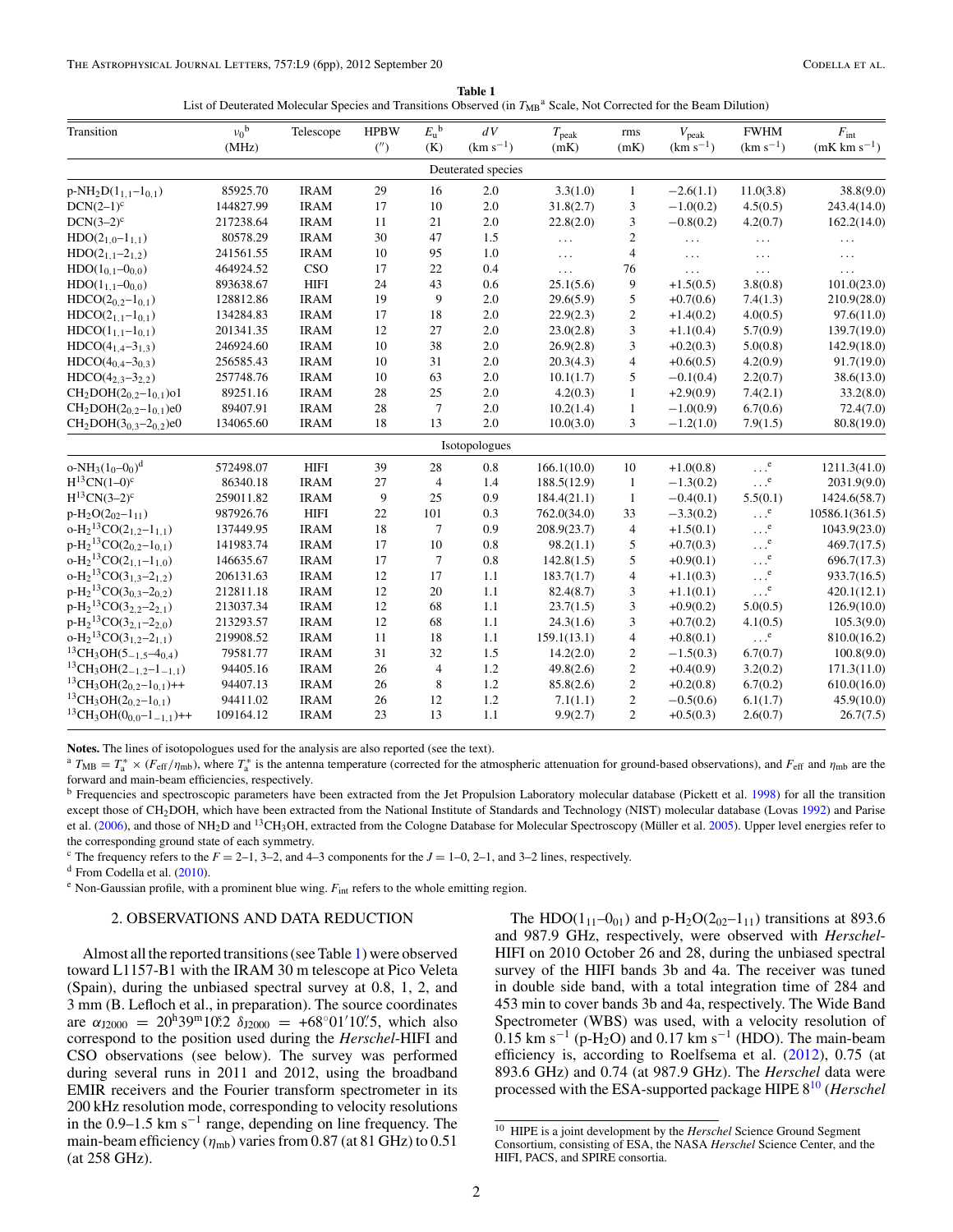

**Figure 1.** Examples of line profiles (*T*<sub>MB</sub> scale, not corrected for the beam dilution) of the deuterated molecules observed toward L1157-B1: species and transitions are reported. The vertical dashed line stands for the ambient LSR velocity (+2.6 km s−1; [BP97\)](#page-5-0).

Interactive Processing Environment). FITS files from level 2 were then created and transformed into GILDAS<sup>11</sup> format for data analysis. Finally, a search for  $HDO(1<sub>0.1</sub> - 0<sub>0.0</sub>)$  emission at 464.9 GHz ( $\eta_{\rm mb}$  = 0.5) has been performed in 2011 December with the CSO 10.4 m telescope on Mauna Kea (Hawaii, USA). A 2048-channel spectrometer providing a spectral resolution of  $0.4$  km s<sup>-1</sup> was used.

All the spectra were smoothed to a lower velocity resolution (up to 2 km s<sup> $-1$ </sup>) to increase sensitivity, and are reported here in units of main-beam brightness temperature  $(T_{MB})$ .

### 3. DEUTERATED SPECIES AT LOW VELOCITY

A total of 12 emission lines of  $CH<sub>2</sub>DOH$ , HDCO, and DCN have been detected with the IRAM 30 m antenna. Table [1](#page-1-0) lists the spectroscopic and observational parameters of all the transitions observed. Remarkably, HDCO has been observed with six lines with upper level energy over the Boltzmann constant  $(E_u)$  up to 63 K. In addition, two weak lines of  $p-NH_2D(S/N = 3)$  and HDO  $(S/N = 4)$  have been tentatively detected (see Figure 1) with the IRAM and *Herschel*-HIFI telescopes. In particular, the p-NH2D measurement will be conservatively considered as an upper limit in the following analysis. Note that the upper limit on the HDO column density provided by the spectra obtained at the IRAM and CSO telescopes is consistent with, and less constraining than, that obtained from the *Herschel*-HIFI spectrum.

All the spectra in Figure 1 display blueshifted lines peaking near 0 km s<sup>-1</sup> (the systemic velocity is +2.6 km s<sup>-1</sup>; [BP97\)](#page-5-0), and a maximum blueshifted velocity between  $-5$  and  $-10$  km s<sup>-1</sup>, with line widths of 4–7 km s<sup>-1</sup>. The emission thus seems confined to the low-velocity range of the L1157-B1 outflow. However, the noise level in the present data set does not allow us to verify the association of emission from deuterated species with the highest outflow velocities (up to  $-40 \text{ km s}^{-1}$ ) observed in CO, SiO, and  $H<sub>2</sub>O$  (e.g., Bachiller et al.  $2001$ ; Nisini et al. [2007;](#page-5-0) Lefloch et al. [2010\)](#page-5-0). Previous interferometric PdBI and VLA images show that the molecular emission at low velocities comes from a clumpy arch-like structure, with a size of  $\sim 15$ " (e.g., Codella et al. [2009\)](#page-5-0). In particular, this has been shown for  $CH<sub>3</sub>OH$ , HCN, and NH<sub>3</sub> emission (Tafalla & Bachiller [1995;](#page-5-0) Benedettini et al. [2007\)](#page-5-0).

To estimate the level of deuteration, we extracted lines of the corresponding non-deuterated  $^{13}$ C-isotopologues from the IRAM spectral survey, whenever possible. The deuteration fraction was derived by dividing the column density of the deuterated species by that of the corresponding non-deuterated molecule, and assuming  $\frac{[^{12}C]/[^{13}C]}{^{13}C} = 77$  (Wilson & Rood [1994\)](#page-5-0). In particular, we selected <sup>13</sup>CH<sub>3</sub>OH,  $H_2$ <sup>13</sup>CO, and  $H$ <sup>13</sup>CN transitions (see Table [1\)](#page-1-0) in the same excitation range as the observed deuterated molecules. This allowed us to minimize effects of the molecular excitation, as well as the opacity of the most abundant  ${}^{12}$ C-counterparts (also present in the IRAM survey, but not discussed here). For ammonia, given the nondetection of emission due to the  $^{15}$ N-isotoplogue, we used the o-NH<sub>3</sub>( $1_0$ – $0_0$ ) emission line observed with *Herschel*-HIFI (Codella et al. [2010\)](#page-5-0), which, being affected by absorption at the ambient cloud velocity, provides an upper limit. Finally, the CHESS–*Herschel* survey did not detect  $\overline{H_2}^{18}O$  emission, but it provides numerous H2O emission lines. A complete analysis of the water emission is still in progress (G. Busquet et al., in preparation). However, we report here the  $p-H_2O(2_{02}-1_{11})$ line at 988 GHz, the lowest-excitation transition not affected by strong absorption at low velocities (see Codella et al. [2010\)](#page-5-0), where deuterated species emit.

For  $H_2O$ , HDO, NH<sub>3</sub>, HCN, and DCN, we derived the column densities by using a non-LTE LVG code (Ceccarelli et al. [2003\)](#page-5-0), the Daniel et al.  $(2011; H<sub>2</sub>O)$  $(2011; H<sub>2</sub>O)$ , Faure et al.  $(2012; HDO)$  $(2012; HDO)$ , Danby et al.  $(1988; NH<sub>3</sub>)$  $(1988; NH<sub>3</sub>)$ , and Dumouchel et al.  $(2010; HCN$  $(2010; HCN$  and DCN) collisional coefficients, and the Einstein coefficients from the Jet

<sup>11</sup> <http://www.iram.fr/IRAMFR/GILDAS>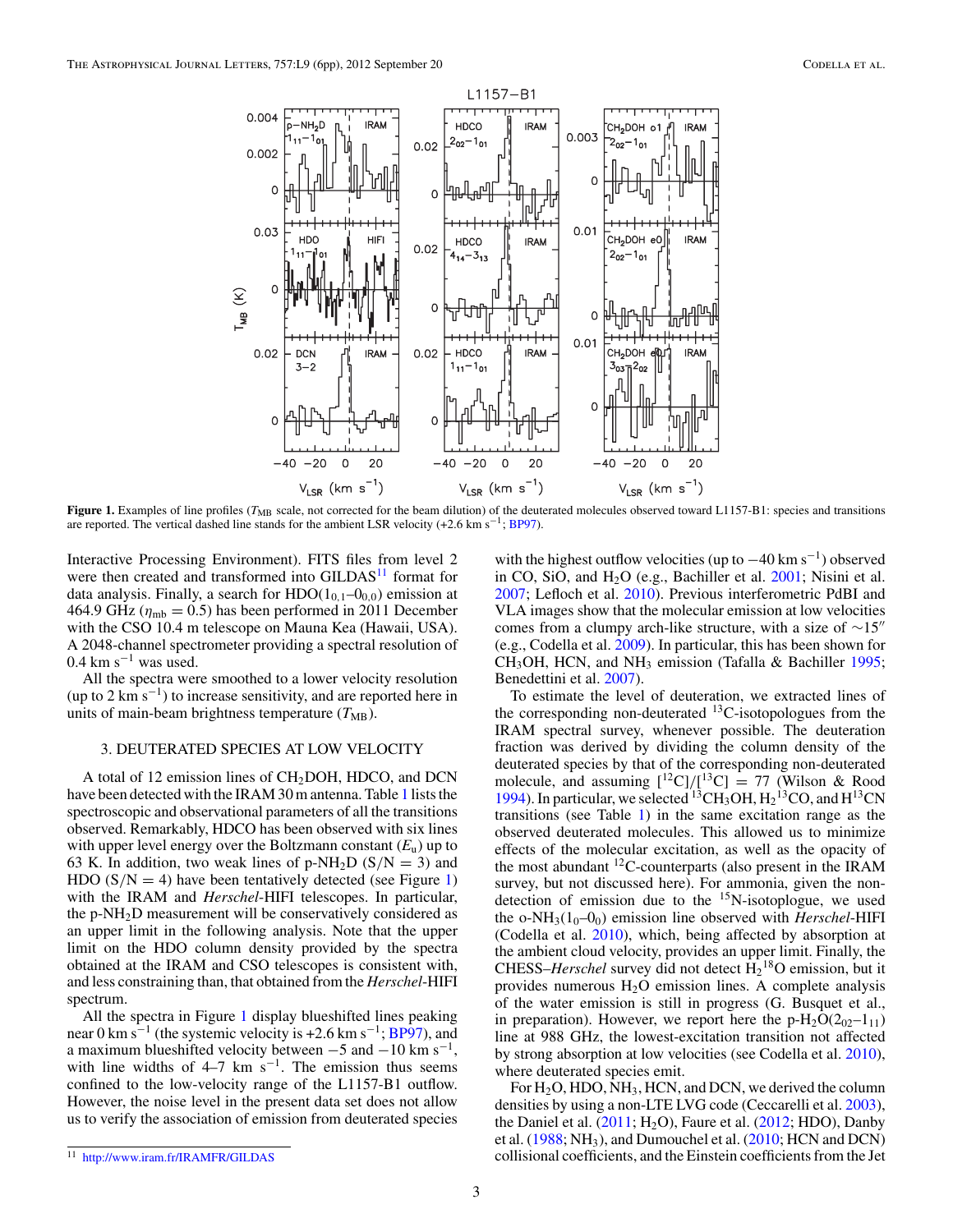<span id="page-3-0"></span>

|                              |                      | Column Densities (Derived Using Rotation Diagrams, When Possible) and Deuteration |                                                 |                                       |  |
|------------------------------|----------------------|-----------------------------------------------------------------------------------|-------------------------------------------------|---------------------------------------|--|
| Transition                   |                      | <b>Boltzmann Plots</b>                                                            | LVG <sup>a</sup>                                | D/H                                   |  |
|                              | $T_{\rm rot}$<br>(K) | $N_{\rm tot}$ <sup>b</sup><br>$\rm (cm^{-2})$                                     | $N_{\text{tot}}^{\text{b}}$<br>$\rm (cm^{-2})$  |                                       |  |
| CH <sub>2</sub> DOH          | $53(50)^c$           | $4(5) \times 10^{13}$                                                             | .                                               | $2 \times 10^{-3} - 2 \times 10^{-2}$ |  |
| $^{13}$ CH <sub>3</sub> OH   | 13(2)                | $3(1) \times 10^{13}$                                                             | $\cdots$                                        |                                       |  |
| HDCO                         | $9(3)-13(1)$         | $4(1) - 5(1) \times 10^{11}$                                                      | .                                               | $5 - 8 \times 10^{-3}$                |  |
| о-Н2 <sup>13</sup> СО        | 6(1)                 | $1(1) \times 10^{11}$                                                             | .                                               |                                       |  |
| $p-H213CO$                   | $6(1) - 33(4)$       | $7(1) \times 10^{11} - 1(1) \times 10^{12}$                                       | $\cdots$                                        |                                       |  |
| $NH_2D^a$                    | $\cdots$             | $\cdots$                                                                          | ${\leqslant}1\text{--}4\times10^{12}\text{d,e}$ | $\leq 1 - 3 \times 10^{-2}$           |  |
| NH <sub>3</sub> <sup>a</sup> | $\cdots$             | $\cdots$                                                                          | $\geqslant 5 \times 10^{13d,e}$                 |                                       |  |
| $\rm{HDO}^{a}$               | $\cdots$             | $\cdots$                                                                          | $3-4 \times 10^{12d,e}$                         | $4 \times 10^{-4} - 2 \times 10^{-3}$ |  |
| $H_2O^a$                     | $\cdots$             | $\cdots$                                                                          | $2 - 6 \times 10^{15}$ d,e                      |                                       |  |
| $DCN^a$                      | $\cdots$             | $\cdots$                                                                          | $7 \times 10^{11} - 2 \times 10^{12}$ d,e       | $5 \times 10^{-4} - 3 \times 10^{-3}$ |  |
| $\rm H^{13}CN^a$             | $\cdots$             | .                                                                                 | $1-2 \times 10^{13}$ d,e                        |                                       |  |
|                              |                      |                                                                                   |                                                 |                                       |  |

**Table 2** Column Densities (Derived Using Rotation Diagrams, When Possible) and Deuteration

**Notes.** For HDCO and  $p-H_2$ <sup>13</sup>CO we report both fits performed with (continuous line) and without (dot-dashed) the high-excitation

 $(E_u \ge 60 \text{ K})$  transitions (see Figure 2).<br><sup>a</sup> For H<sub>2</sub>O, NH<sub>3</sub>, and HCN, the uncertainty is dominated by the error in the line intensity (calibration and spectral noise).<br><sup>b</sup> We assume [<sup>12</sup>CO]/[<sup>13</sup>CO] = 77 (Wilson & Ro

<sup>b</sup> We assume  $\binom{12}{C}$  ( $\binom{13}{C}$ ) = 77 (Wilson & Rood [1994\)](#page-5-0) and an emitting region size of 15<sup>*n*</sup> (see the text).

 $d$  For H<sub>2</sub>O, HDO, NH<sub>3</sub>, HCN, and DCN column densities are derived with an LVG code, whereas for NH<sub>2</sub>D, given that collisional rates with H<sub>2</sub> are not available in literature, column densities are obtained assuming excitation temperatures of 10–100 K (see the text).<br><sup>e</sup> We assume an ortho-to-para ratio of 3 for H<sub>2</sub>O and NH<sub>2</sub>D, and 2 for NH<sub>3</sub>, accord

Propulsion Laboratory molecular database (Pickett et al. [1998\)](#page-5-0). For DCN, we used the collisional rates of HCN (which has the same molecular symmetry), rescaled according to the different molecular weights. We fit the observed integrated line intensities assuming a volume density of  $10^5$ – $10^6$  cm<sup>-3</sup> and kinetic temperatures of 120–250 K, as shown by our previous analysis of the 12CO, 13CO, and HCl emission at the velocities where deuterated molecules emit. Finally, given that the collisional coefficients with  $H_2$  for  $NH_2D$  are not available in the literature, we conservatively considered excitation temperatures in the 10–100 K interval. Table 2 shows that ammonia deuteration is not well constrained, with  $D/H \leq 3 \times 10^{-2}$ , and consequently it will be not considered in the following discussion.

For  $CH<sub>2</sub>DOH$  and HDCO, it is not possible to carry out a non-LTE analysis, as the collisional coefficients are not presently available. Figure 2 presents rotational diagrams for CH2DOH and HDCO as well as for the corresponding  $13C$ -isotopologues, assuming (1) optically thin emission and (2) a 15" source size based on the PdBI and VLA images. All the spectra have been corrected for the corresponding beam dilution. We analyzed the ortho and para forms of formaldehyde separately, as their abundance ratio seems to differ from the LTE value of 3:1. Table 2 lists the derived rotational temperatures  $(T_{\text{rot}})$  and column densities  $(N_{\text{tot}})$ . The rotational temperatures for <sup>13</sup>CH<sub>3</sub>OH is 13  $\pm$  2 K, in good agreement with previous estimates based on methanol lines in the same excitation range (12 K; Bachiller et al. [1995;](#page-5-0) Codella et al. [2010\)](#page-5-0). On the other hand, the  $T_{\text{rot}}$  of CH<sub>2</sub>DOH is quite uncertain (53  $\pm$  50 K), being based only on three measurements. These rotational temperatures represent a lower limit to the kinetic temperature  $(T_{kin})$ when the line is optically thin. The uncertainty of the rotational temperature is the largest source of error for the computation of the partition function and hence of the column density. Conservatively, we took into account the measured  $T_{\text{rot}}$  range (from 13 K, <sup>13</sup>CH<sub>3</sub>OH, to 53 K, CH<sub>2</sub>DOH) to derive an interval for  $N_{\text{tot}}$  of <sup>13</sup>CH<sub>3</sub>OH and CH<sub>2</sub>DOH, and thus for deuteration:



Figure 2. Rotation diagrams for HDCO (black triangles) and CH<sub>2</sub>DOH (red squares). For a comparison, we also show the rotation diagrams for the  $p$ -H<sub>2</sub><sup>13</sup>CO (green triangles), o-H<sub>2</sub><sup>13</sup>CO (magenta triangles) and <sup>13</sup>CH<sub>3</sub>OH (blue squares) transitions selected for the analysis (see Table [1\)](#page-1-0). An emitting region size of 15" is assumed (see the text). The parameters  $N_u$ ,  $g_u$ , and  $E_u$  are, respectively, the column density, the degeneracy and the energy (with respect to the ground state of each symmetry) of the upper level. The derived values of the rotational temperature are reported. For HDCO and  $p$ -H<sub>2</sub><sup>13</sup>CO we report both fits performed with (continuous line) and without (dot-dashed) the highexcitation  $(E_u \geq 60 \text{ K})$  transitions (see the text).

 $D/H = 0.2-2 \times 10^{-2}$ . For formaldehyde, we derive rotational temperatures of  $6 \pm 1$  K (o-H<sub>2</sub><sup>13</sup>CO), 33  $\pm 4$  K (p-H<sub>2</sub><sup>13</sup>CO),  $13 \pm 1$  K (HDCO). However, if we consider only the formal dehyde lines in the same excitation range by excluding the  $p-H_2$ <sup>13</sup>CO and HDCO lines with  $E_u \ge 60$  K, we infer values for  $T_{\text{rot}}$  which are in a much better agreement: 6  $\pm$  1 K and 9  $\pm$ 3 K, respectively, for  $p-H<sub>2</sub><sup>13</sup>CO$  and HDCO. This could reflect an increase of  $T_{\text{rot}}$  with line excitation. A large range of  $T_{\text{kin}}$  and  $n_{\text{H}_2}$  is naturally expected in a shocked region, and indeed we have recently found evidence for warm (up to  $\sim$ 2000 K) gas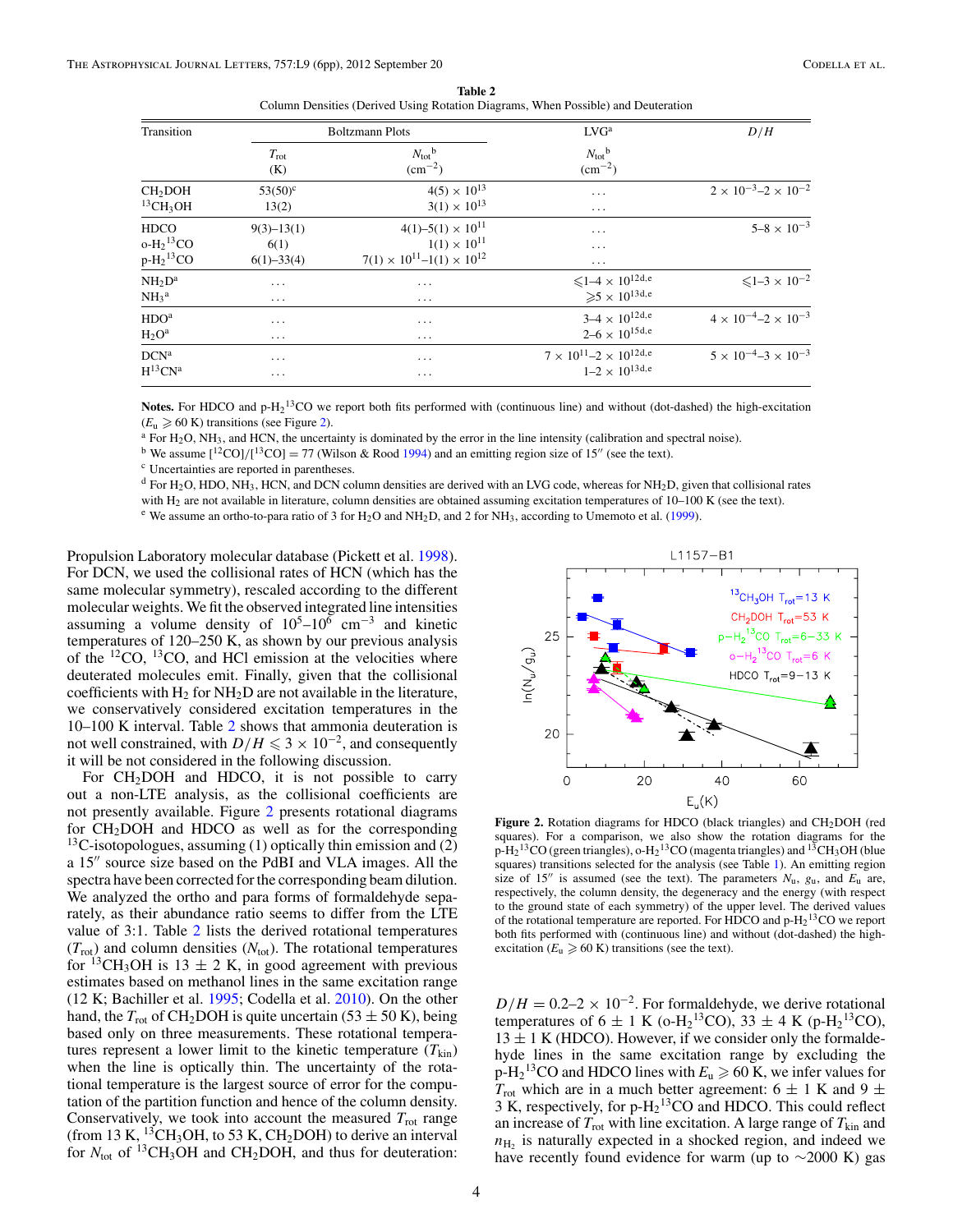

Figure 3. Deuterium fractionation of CH<sub>3</sub>OH, H<sub>2</sub>CO, H<sub>2</sub>O, HCN, and NH<sub>3</sub> as found toward L1157-B1 (red) and IRAS16293–2422 (blue; from Loinard et al. [2001;](#page-5-0) Parise et al. [2002,](#page-5-0) [2004\)](#page-5-0). Black diamonds stand for the prediction of Taquet et al. [\(2012b\)](#page-5-0) for pre-shock gas densities of  $10^3$ ,  $10^4$ ,  $10^5$ , and  $10^6$  cm<sup>-3</sup> (see labels) and temperatures of 10 (dashed line) and 20 K (solid).

(Benedettini et al. [2012\)](#page-5-0). This is consistent with our methanol HIFI observations (Codella et al.  $2010$ ), which give  $T_{\text{rot}} = 12 \text{ K}$ for  $E_u \le 50$  K and  $T_{\text{rot}} = 106$  K for  $E_u$  between 50 and 220 K. This discussion is out of the scope of the present Letter, and will not be further pursued, but it justifies a posteriori the selection of only the  $^{13}$ C-isotopologues transitions at the same excitation as those of the deuterated species observed. Given the  $T_{\text{rot}}$ uncertainties, the formaldehyde deuteration is  $5-8 \times 10^{-3}$ .

# 4. DEUTERATION IN THE SHOCKED GAS

The analysis in the previous section (Table [2\)](#page-3-0) shows that the deuteration of H<sub>2</sub>O (0.4–2 × 10<sup>-3</sup>) and HCN ( $\sim$ 10<sup>-3</sup>) is lower than that found for formaldehyde (5–8  $\times$  10<sup>-3</sup>) and methanol (0.2–2  $\times$  10<sup>-2</sup>). Figure 3 shows the deuteration fraction for the five species studied here toward L1157-B1 (Table [2\)](#page-3-0) together with the corresponding values found in the hot-corino surrounding the low-mass star, IRAS16293-2422. The following two considerations stem from this plot:

- 1. In both sources, the deuteration of  $H_2O$  and HCN seems to be lower than that of  $H_2CO$  and  $CH_3OH$ ;
- 2. The deuteration in L1157-B1 is systematically lower, by about a factor 10, than that in IRAS16293-2422.

As proved by several previous studies (e.g., Bachiller et al. [2001\)](#page-5-0), the gas-phase composition in L1157-B1 is dramatically affected by the grain mantle ices, because of their sputtering or destruction (see Introduction). Our new observations fully agree with the picture that water, formaldehyde, and methanol are mostly icy mantle components, for which we estimate abundances<sup>12</sup> of  $\ge 10^{-6}$ ,  $\sim$ 3 × 10<sup>-8</sup> and  $\sim$ 7 × 10<sup>-7</sup>, respectively. Conversely, HCN is likely a present-day gas-phase product (Bachiller et al. [2001\)](#page-5-0). Therefore, our HDO, HDCO, and CH2DOH observations provide us with a fossil record of the conditions at the time when the ices were formed: the deuteration of these ices. In fact, for the densities and temperatures involved, it takes about  $10^5$ – $10^6$  yr to lose the memory of the composition of the sublimated material (Charnley et al. [1997;](#page-5-0) Osamura et al. [2004\)](#page-5-0). This is at least two orders of magnitude longer than the age of the L1157-B1 shock, 2000 yr (Gueth et al. [1996;](#page-5-0) Arce et al. [2008\)](#page-5-0). In order to confirm that the high deuteration observed is in fact a fossil record of the pre-shock phase, we ran

a shock model using UCL−CHEM (Viti et al. [2011\)](#page-5-0) for a small range of pre-shock densities and shock velocities and, indeed, we always find that during the shocked phase the deuteration fractionation does not vary.

Several studies have pointed out that water, formaldehyde, and methanol are mainly formed on the grain surfaces. Specifically, while water is formed by the hydrogenation of O and  $O_2$ landing on the grain surfaces, formaldehyde and methanol are the hydrogenation products of CO (e.g., Tielens & Hagen [1982;](#page-5-0) Charnley et al. [1997\)](#page-5-0). The first step of the oxygen hydrogenation is barrierless and proceeds fast, whereas the CO hydrogenation is slow because it possesses an activation barrier. The result is that, although O and CO have similar binding energies (namely they sublimate at similar grain temperatures), water ices form faster. This is confirmed by the models of Cazaux et al. [\(2011\)](#page-5-0) and Taquet et al. [\(2012a,](#page-5-0) [2012b\)](#page-5-0). In particular, Taquet et al. [\(2012a,](#page-5-0) [2012b\)](#page-5-0) have taken into account the coupled gas and grain-surface chemical reactions and predicted that these species form in subsequent phases: (1) water first, at the molecular cloud stage with no CO depletion; (2) formaldehyde second, when the cloud becomes denser and CO starts to freeze-out onto the grain mantles; (3) and finally methanol, when CO is highly depleted. Since the three species are formed by hydrogenation of  $O(O<sub>2</sub>)$ and CO, their deuteration depends on the atomic *D/H* ratio, which increases with time, along with the increasing CO depletion, and with the total density. The measured deuteration value of water, formaldehyde, and methanol is in full agreement with these predictions.

The same theoretical calculations predict that the deuteration on grains increases with density (for the same reasons as above, namely because the CO depletion increases). Comparison with the Taquet et al. [\(2012b\)](#page-5-0) model gives precise indications on the conditions of the L1157-B1 gas before it was shocked (see Figure 3). First, water ice likely formed at dust temperatures  $\sim$ 20 K, and low densities,  $\leq 10^3$  cm<sup>-3</sup>. Second, formaldehyde, and methanol formed when the cloud reached a higher density,  $10^3$ –3 ×  $10^4$  cm<sup>-3</sup>. Note the difference with the case of IRAS16293-2422, where higher densities are required to obtain the larger observed deuteration ratios. This is in agreement with the idea that the L1157-B1 position is located in the outer portion of the L1157 dense core envelope, whereas the IRAS16293- 2422 spectra are observed close to the protostar, where the density is expected to be higher.

### 5. CONCLUSION

The measure of the deuteration of water, formaldehyde, and methanol in L1157-B1 provides us with a fossil record of the past history of the gas, before it was shocked by the jet emanating from L1157 mm. The gas passed through a first tenuous ( $\leq 10^3$  cm<sup>-3</sup>) phase, during which the bulk of water ices formed, followed by a phase of increasing density, up to  $3 \times 10^4$  cm<sup>-3</sup>, during which formaldehyde and methanol ices were produced. The shock released into the gas phase at least part of the grain mantle ices. Once again, the relatively simple geometry of the shocked material, makes L1157-B1 an ideal laboratory for testing these ideas and models, as shown by the successful comparison with the Taquet et al. [\(2012b\)](#page-5-0) model.

HIFI has been designed and built by a consortium of institutes and university departments from across Europe, Canada, and the United States under the leadership of SRON Netherlands Institute for Space Research, Groningen, The Netherlands and with major contributions from Germany, France, and the

 $12$  The abundances (with respect to  $H_2$ ) are computed assuming that the N(<sup>13</sup>CO), at the same velocities, is  $4 \times 10^{15}$  cm<sup>-2</sup> (Codella et al. [2012\)](#page-5-0) and that  $\left[ {}^{12}CO \right]/[{}^{13}CO] = 77$  (Wilson & Rood [1994\)](#page-5-0).